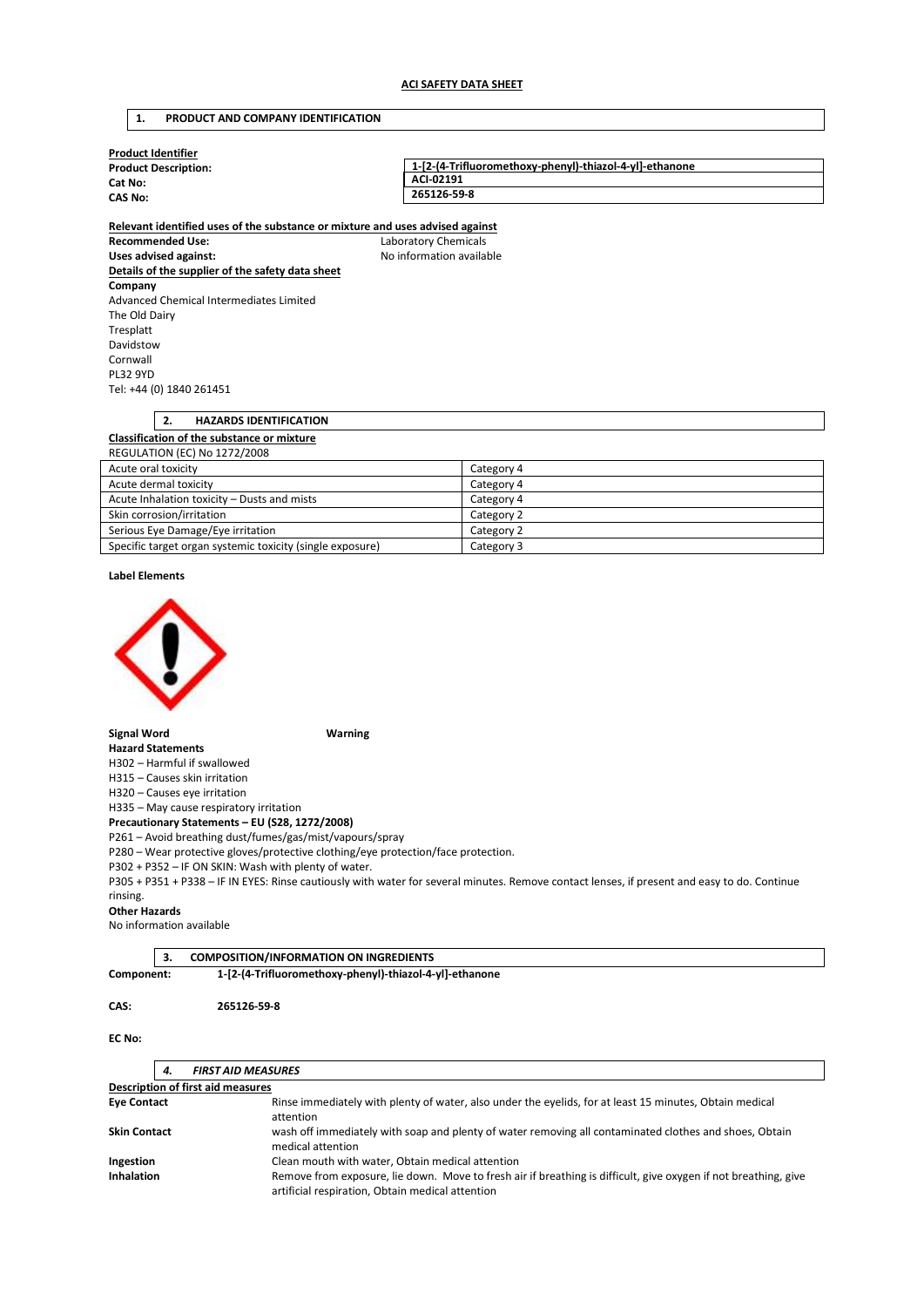# **5. FIRE-FIGHTING MEASURES**

## **Extinguishing media**

**Suitable Extinguishing Media** 

Water spray Carbon dioxide (CO2) Dry chemical foam

**Extinguishing media which must not be used for safety reasons** 

No information available

**Special hazards arising from the substance or mixture** 

Thermal decomposition can lead to release of irritating gases and vapours

# **Advice for fire-fighters**

As in any fire, wear self-contained breathing apparatus pressure-demand, MSHA/NIOSH (approved or equivalent) and full protective gear.

| 6.<br><b>ACCIDENTAL RELEASE MEASURES</b>                                      |                                                                                                                                             |
|-------------------------------------------------------------------------------|---------------------------------------------------------------------------------------------------------------------------------------------|
| Personal precautions, protective equipment and emergency procedures           |                                                                                                                                             |
| Ensure adequate ventilation                                                   |                                                                                                                                             |
| <b>Environmental precautions</b>                                              |                                                                                                                                             |
| Prevent further leakage or spillage if safe to do so                          |                                                                                                                                             |
| Methods and material for containment and cleaning up                          |                                                                                                                                             |
|                                                                               | Sweep up or spillage and collect in suitable container for disposal. Use suitable absorbent if required. Do not let this chemical enter the |
| environment                                                                   |                                                                                                                                             |
|                                                                               |                                                                                                                                             |
| <b>HANDLING AND STORAGE</b><br>7.                                             |                                                                                                                                             |
| <b>Precautions for Safe Handling</b>                                          |                                                                                                                                             |
|                                                                               | Avoid contact with skin and eyes. Do not breath dust. Do not breath vapours or spray mist. Do not ingest                                    |
| Conditions for Safe Storage, including any incompatibilities                  |                                                                                                                                             |
| Keep in a dry, cool and well-ventilated place. Keep container tightly closed. |                                                                                                                                             |
| <b>EXPOSURE CONTROLS/PERSONAL PROTECTION</b><br>8.                            |                                                                                                                                             |
| <b>Control Parameters</b>                                                     |                                                                                                                                             |
| <b>Exposure limits</b>                                                        | Not applicable                                                                                                                              |
| Derived No Effect Level (DNEL)                                                | No information available                                                                                                                    |
| <b>Predicted No Effect Concentration</b>                                      | No information available                                                                                                                    |
| (PNEC)                                                                        |                                                                                                                                             |
|                                                                               |                                                                                                                                             |
| <b>Exposure Controls</b>                                                      |                                                                                                                                             |
| <b>Engineering Measures</b>                                                   | Ensure adequate ventilation, especially in confined areas. Ensure that eyewash stations                                                     |
|                                                                               | and safety showers are close to workstation location.                                                                                       |
| <b>Personal Protective Equipment</b>                                          |                                                                                                                                             |
| Eye protection<br>1.                                                          | Goggles                                                                                                                                     |
| <b>Hand protection</b><br>2.                                                  | Protective gloves                                                                                                                           |
| Skin and body protection<br>3.                                                | Wear appropriate protective gloves and clothing to prevent skin exposure                                                                    |
| <b>Respiratory protection</b><br>4.                                           | Follow the OSHA respirator regulations found in 29 CFR 1910.134 OR European Standard                                                        |
|                                                                               | EN 149. Use a NIOSH/MSHA or European Standard EN 149 approved respirator                                                                    |
|                                                                               | if exposure limits are exceeded or if irritation or other symptoms are experienced.                                                         |
| <b>Hygiene Measures</b>                                                       | Handle in accordance with good industrial hygiene practice                                                                                  |
| <b>Environmental Exposure Controls</b>                                        | No information available                                                                                                                    |
|                                                                               |                                                                                                                                             |

## **9. PHYSICAL AND CHEMICAL PROPERTIES**

| <b>Physical State</b>      | Solid       |
|----------------------------|-------------|
| Appearance                 | Beige       |
| <b>Boiling Point/Range</b> |             |
| <b>Melting Point/Range</b> |             |
| <b>Flash Point</b>         |             |
|                            |             |
| <b>Molecular Formula</b>   | C12H8F3NO2S |
| <b>Molecular Weight</b>    | 287.26      |
|                            |             |

# **10. STABILITY AND REACTIVITY**

**Reactivity Chemical Stability**  Stable under normal conditions **Possibility of Hazardous Reactions**  Hazardous Polymerization and the Society of the No information available<br>Hazardous Reactions available No information available No information available **Conditions to Avoid**  Incompatible products. Heat. **Incompatible Materials**  Acids, bases, strong oxidizing agents, strong reducing agents, **Hazardous Decomposition Products**  In combustion emits toxic fumes.